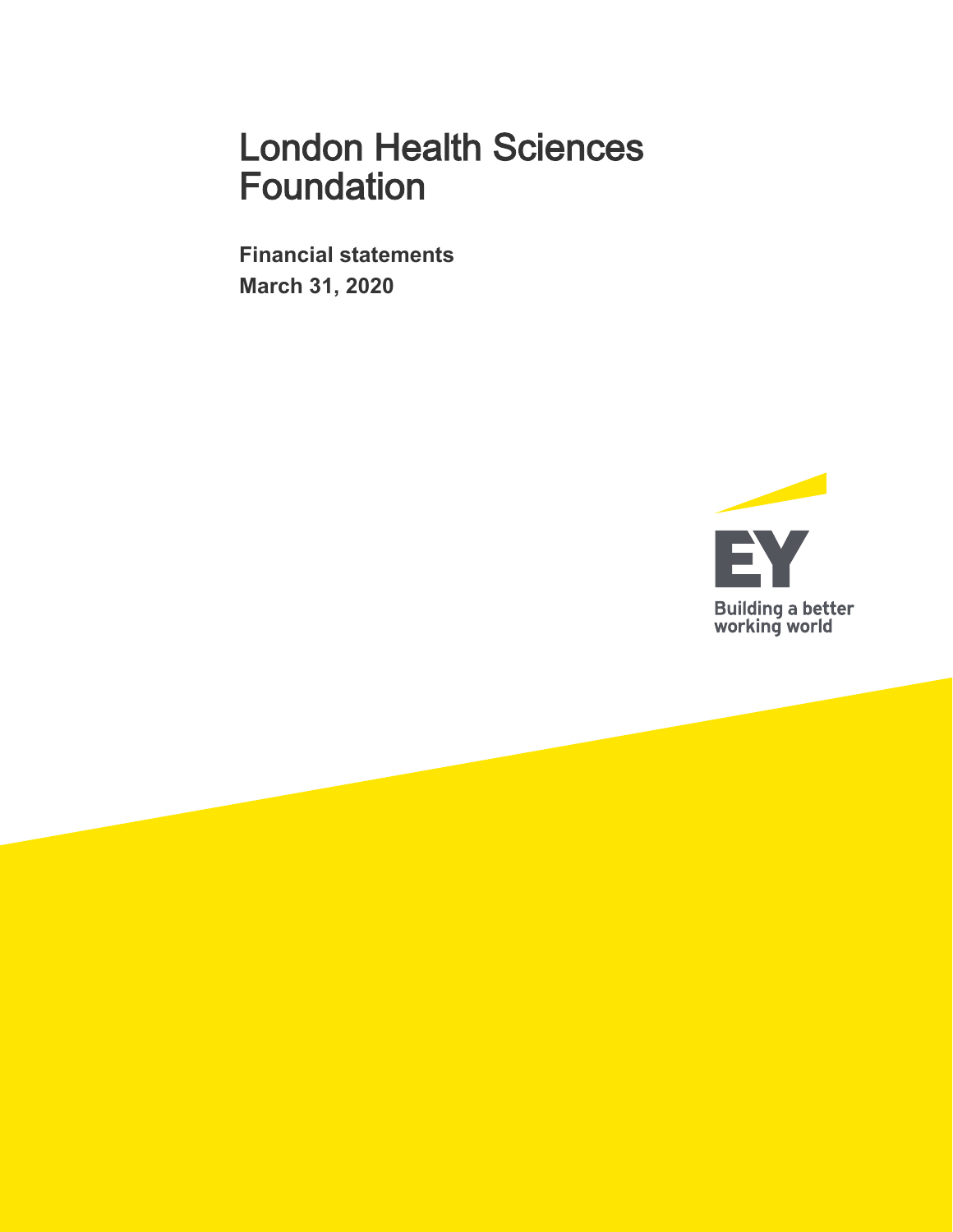### **Independent auditor's report**

#### To the Board of Directors of **London Health Sciences Foundation**

#### **Opinion**

We have audited the financial statements of **London Health Sciences Foundation** [the "Foundation"], which comprise the statement of financial position as at March 31, 2020, and the statement of operations and changes in fund balances and statement of cash flows for the year then ended, and notes to the financial statements, including a summary of significant accounting policies.

In our opinion, the accompanying financial statements present fairly, in all material respects, the financial position of the Foundation as at March 31, 2020, and its results of operations and its cash flows for the year then ended in accordance with Canadian accounting standards for not-for-profit organizations.

#### **Basis for opinion**

We conducted our audit in accordance with Canadian generally accepted auditing standards. Our responsibilities under those standards are further described in the *Auditor's responsibilities for the audit of the financial statements*  section of our report. We are independent of the Foundation in accordance with the ethical requirements that are relevant to our audit of the financial statements in Canada, and we have fulfilled our other ethical responsibilities in accordance with these requirements. We believe that the audit evidence we have obtained is sufficient and appropriate to provide a basis for our opinion.

#### **Responsibilities of management and those charged with governance for the financial statements**

Management is responsible for the preparation and fair presentation of the financial statements in accordance with Canadian accounting standards for not-for-profit organizations, and for such internal control as management determines is necessary to enable the preparation of financial statements that are free from material misstatement, whether due to fraud or error.

In preparing the financial statements, management is responsible for assessing the Foundation's ability to continue as a going concern, disclosing, as applicable, matters related to going concern and using the going concern basis of accounting unless management either intends to liquidate the Foundation or to cease operations, or has no realistic alternative but to do so.

Those charged with governance are responsible for overseeing the Foundation's financial reporting process.

#### **Auditor's responsibilities for the audit of the financial statements**

Our objectives are to obtain reasonable assurance about whether the financial statements as a whole are free from material misstatement, whether due to fraud or error, and to issue an auditor's report that includes our opinion. Reasonable assurance is a high level of assurance, but is not a guarantee that an audit conducted in accordance with Canadian generally accepted auditing standards will always detect a material misstatement when it exists. Misstatements can arise from fraud or error and are considered material if, individually or in the aggregate, they could reasonably be expected to influence the economic decisions of users taken on the basis of these financial statements.

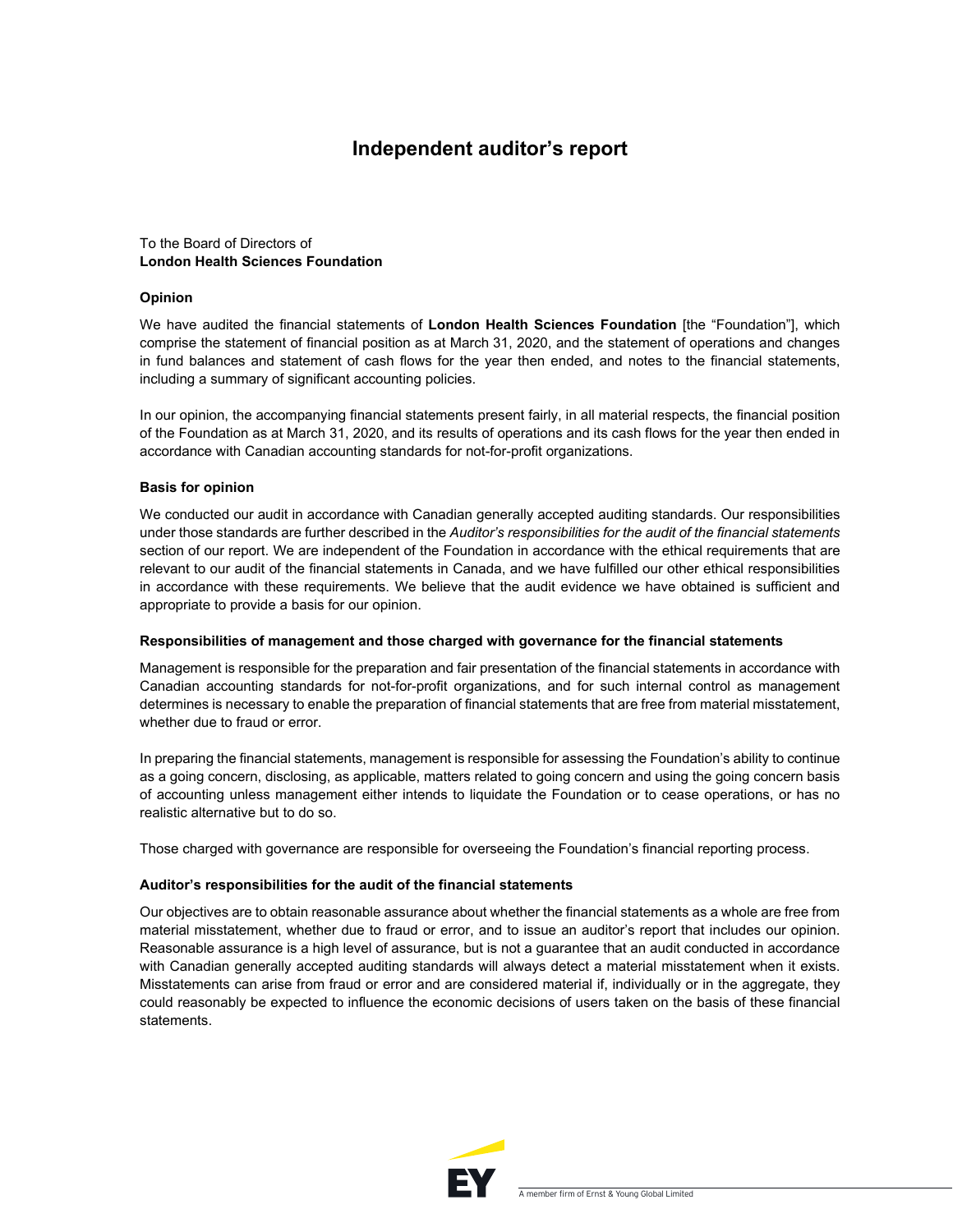As part of an audit in accordance with Canadian generally accepted auditing standards, we exercise professional judgment and maintain professional skepticism throughout the audit. We also:

- Identify and assess the risks of material misstatement of the financial statements, whether due to fraud or error, design and perform audit procedures responsive to those risks, and obtain audit evidence that is sufficient and appropriate to provide a basis for our opinion. The risk of not detecting a material misstatement resulting from fraud is higher than for one resulting from error, as fraud may involve collusion, forgery, intentional omissions, misrepresentations, or the override of internal control.
- Obtain an understanding of internal control relevant to the audit in order to design audit procedures that are appropriate in the circumstances, but not for the purpose of expressing an opinion on the effectiveness of the Foundation's internal control.
- Evaluate the appropriateness of accounting policies used and the reasonableness of accounting estimates and related disclosures made by management.
- Conclude on the appropriateness of management's use of the going concern basis of accounting and, based on the audit evidence obtained, whether a material uncertainty exists related to events or conditions that may cast significant doubt on the Foundation's ability to continue as a going concern. If we conclude that a material uncertainty exists, we are required to draw attention in our auditor's report to the related disclosures in the financial statements or, if such disclosures are inadequate, to modify our opinion. Our conclusions are based on the audit evidence obtained up to the date of our auditor's report. However, future events or conditions may cause the Foundation to cease to continue as a going concern.
- Evaluate the overall presentation, structure and content of the financial statements, including the disclosures, and whether the financial statements represent the underlying transactions and events in a manner that achieves fair presentation.

We communicate with those charged with governance regarding, among other matters, the planned scope and timing of the audit and significant audit findings, including any significant deficiencies in internal control that we identify during our audit.

London, Canada September 16, 2020

Ernst + Young LLP

**Chartered Professional Accountants Licensed Public Accountants** 

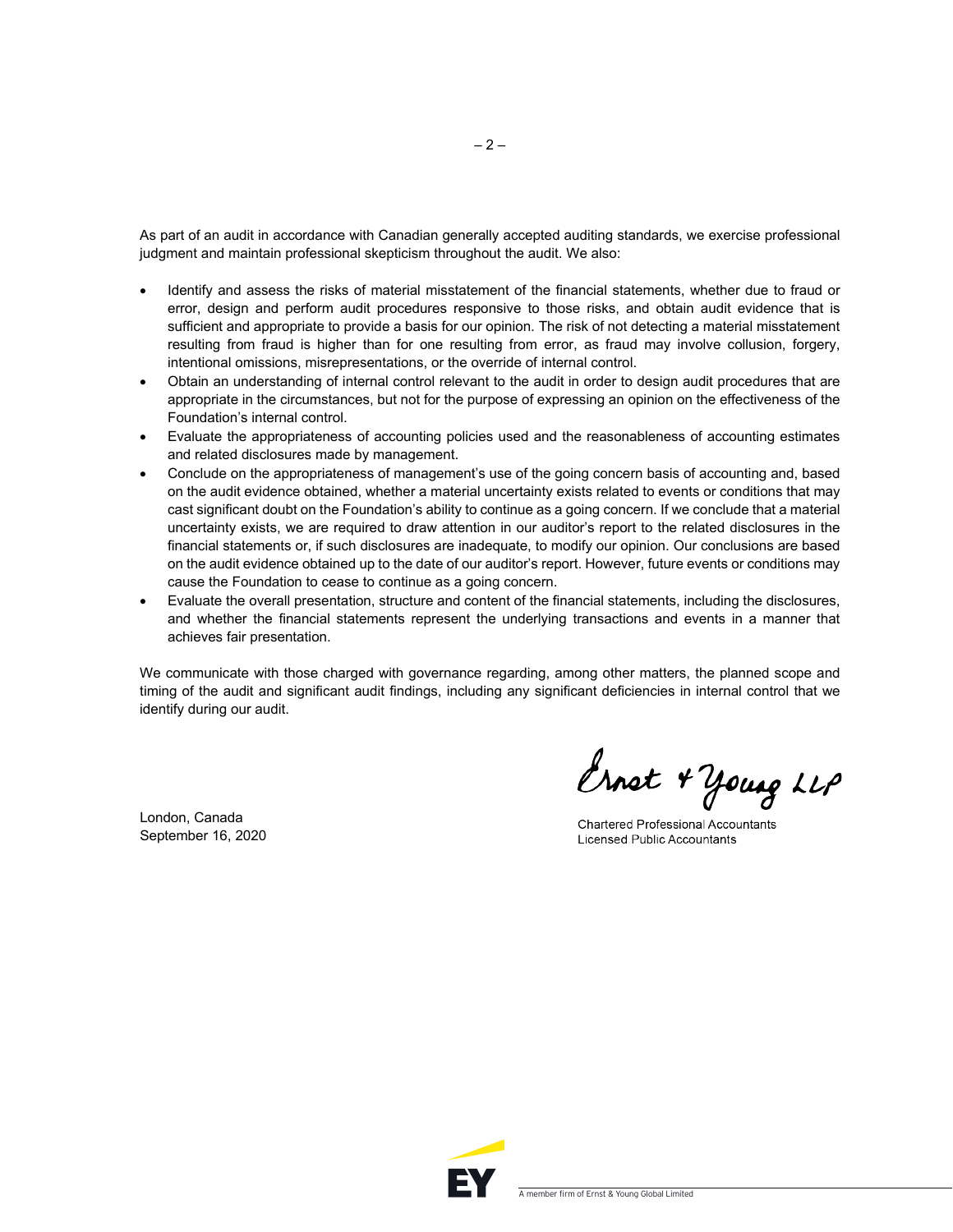Incorporated without share capital under the laws of Ontario

# **Statement of financial position**

[in thousands]

As at March 31

|                                                            | 2020    | 2019   |
|------------------------------------------------------------|---------|--------|
|                                                            | \$      | \$     |
| <b>Assets</b>                                              |         |        |
| Cash [note 3]                                              | 22,417  | 19,502 |
| Investments [note 4]                                       | 76,075  | 73,072 |
| Investment in lottery joint venture [note 5]               | 839     | 839    |
| Accounts receivable                                        | 142     | 212    |
| Capital assets, net [note 6]                               | 76      | 46     |
| Other assets [note 7]                                      | 620     | 518    |
|                                                            | 100,169 | 94,189 |
| <b>Liabilities and fund balances</b><br><b>Liabilities</b> |         |        |
| Accounts payable and accrued charges [note 8]              | 1.501   | 1,324  |
| Deferred revenue                                           | 185     | 278    |
| <b>Total liabilities</b>                                   | 1,686   | 1,602  |
| <b>Fund balances</b>                                       |         |        |
| <b>General Fund</b>                                        | 8,590   | 8,744  |
| <b>Restricted Fund</b>                                     | 70,108  | 62,652 |
| <b>Endowment Fund</b>                                      | 19,785  | 21,191 |
| <b>Total fund balances</b>                                 | 98,483  | 92,587 |
|                                                            | 100,169 | 94,189 |

*See accompanying notes*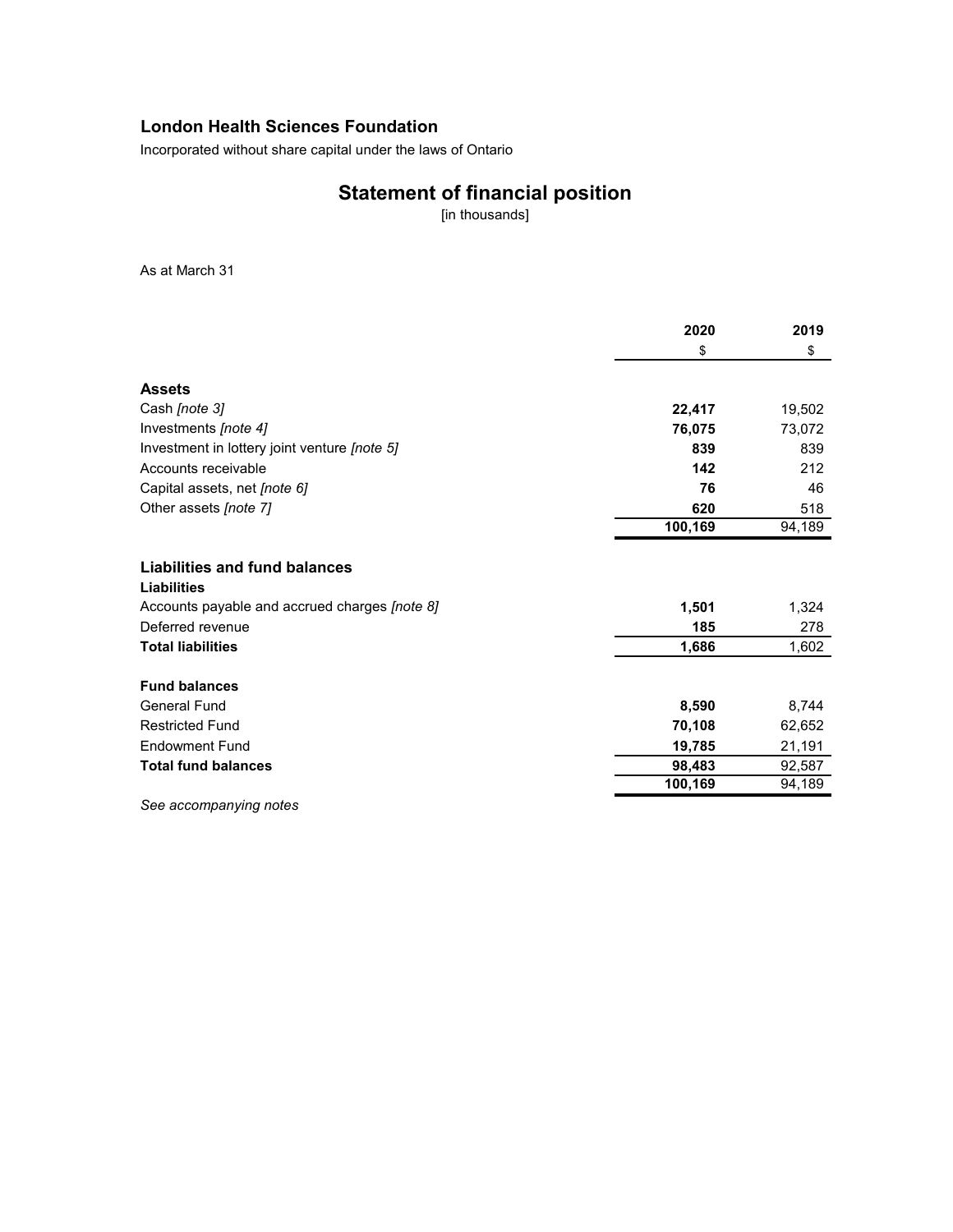# **Statement of operations and changes in fund balances**

[in thousands]

#### Year ended March 31

|                                                           | <b>General Fund</b> |                                |              | <b>Restricted Fund</b> | <b>Endowment Fund</b> |                          | <b>Total</b> |        |
|-----------------------------------------------------------|---------------------|--------------------------------|--------------|------------------------|-----------------------|--------------------------|--------------|--------|
|                                                           | 2020                | 2019                           | 2020         | 2019                   | 2020                  | 2019                     | 2020         | 2019   |
|                                                           | \$                  | \$                             | \$           | \$                     | \$                    | \$                       | \$           | \$     |
|                                                           |                     |                                | [note $10$ ] | [note $10$ ]           |                       |                          |              |        |
| Donations                                                 | 2,948               | 2,399                          | 19,078       | 14,584                 | 226                   | 223                      | 22,252       | 17,206 |
| Equity earnings from lottery joint venture [note 5]       | 1,340               | 1,051                          |              |                        |                       |                          | 1,340        | 1,051  |
| Special events                                            | 1,477               | 1,553                          |              |                        |                       |                          | 1,477        | 1,553  |
| Community events                                          | 43                  | 5                              | 1,810        | 1,787                  |                       |                          | 1,853        | 1,792  |
| Investment income (loss)                                  | (905)               | 3,688                          | 11           | 98                     | (647)                 | 1,542                    | (1, 541)     | 5,328  |
| Fundraising, event and investment revenue                 | 4,903               | 8,696                          | 20,899       | 16,469                 | (421)                 | 1,765                    | 25,381       | 26,930 |
| Fundraising                                               | 1,267               | 1,072                          | 2,557        | 2,272                  |                       |                          | 3,824        | 3,344  |
| Special events                                            | 884                 | 832                            |              |                        |                       |                          | 884          | 832    |
| Community events                                          | 22                  |                                | 441          | 440                    |                       |                          | 463          | 440    |
| <b>Fundraising and event expenses</b>                     | 2,173               | 1,904                          | 2,998        | 2,712                  |                       |                          | 5,171        | 4,616  |
| Excess (deficiency) of revenue over expenses              |                     |                                |              |                        |                       |                          |              |        |
| before the following                                      | 2,730               | 6,792                          | 17,901       | 13,757                 | (421)                 | 1,765                    | 20,210       | 22,314 |
| Administration                                            | 394                 | 450                            | 796          | 953                    |                       |                          | 1,190        | 1,403  |
| Investment fees                                           | 194                 | 172                            | 3            | 3                      | 85                    | 82                       | 282          | 257    |
| Amortization                                              | 7                   | 9                              | 17           | 19                     |                       |                          | 24           | 28     |
|                                                           | 595                 | 631                            | 816          | 975                    | 85                    | $\overline{82}$          | 1,496        | 1,688  |
| Excess (deficiency) of revenue over expenses before       |                     |                                |              |                        |                       |                          |              |        |
| disbursements for charitable activity                     | 2,135               | 6,161                          | 17,085       | 12,782                 | (506)                 | 1,683                    | 18,714       | 20,626 |
| Disbursements for capital                                 |                     |                                | 5,035        | 4,065                  |                       |                          | 5,035        | 4,065  |
| Disbursements for research and education                  |                     |                                | 5,862        | 6,221                  |                       |                          | 5,862        | 6,221  |
| Disbursements for patient care areas                      |                     | $\qquad \qquad \longleftarrow$ | 1,914        | 1,751                  |                       |                          | 1,921        | 1,751  |
| Disbursements for charitable activity                     | 7                   |                                | 12,811       | 12,037                 | —                     | $\overline{\phantom{0}}$ | 12,818       | 12,037 |
| Excess (deficiency) of revenue over expenses for the year | 2,128               | 6,161                          | 4,274        | 745                    | (506)                 | 1,683                    | 5,896        | 8,589  |
| Fund balances, beginning of year                          | 8,744               | 5,445                          | 62,652       | 57,622                 | 21,191                | 20,931                   | 92,587       | 83,998 |
| Interfund transfers, net [note 10]                        | (2, 282)            | (2,862)                        | 3,182        | 4,285                  | (900)                 | (1, 423)                 |              |        |
| Fund balances, end of year                                | 8,590               | 8,744                          | 70,108       | 62,652                 | 19,785                | 21,191                   | 98,483       | 92,587 |

*See accompanying notes*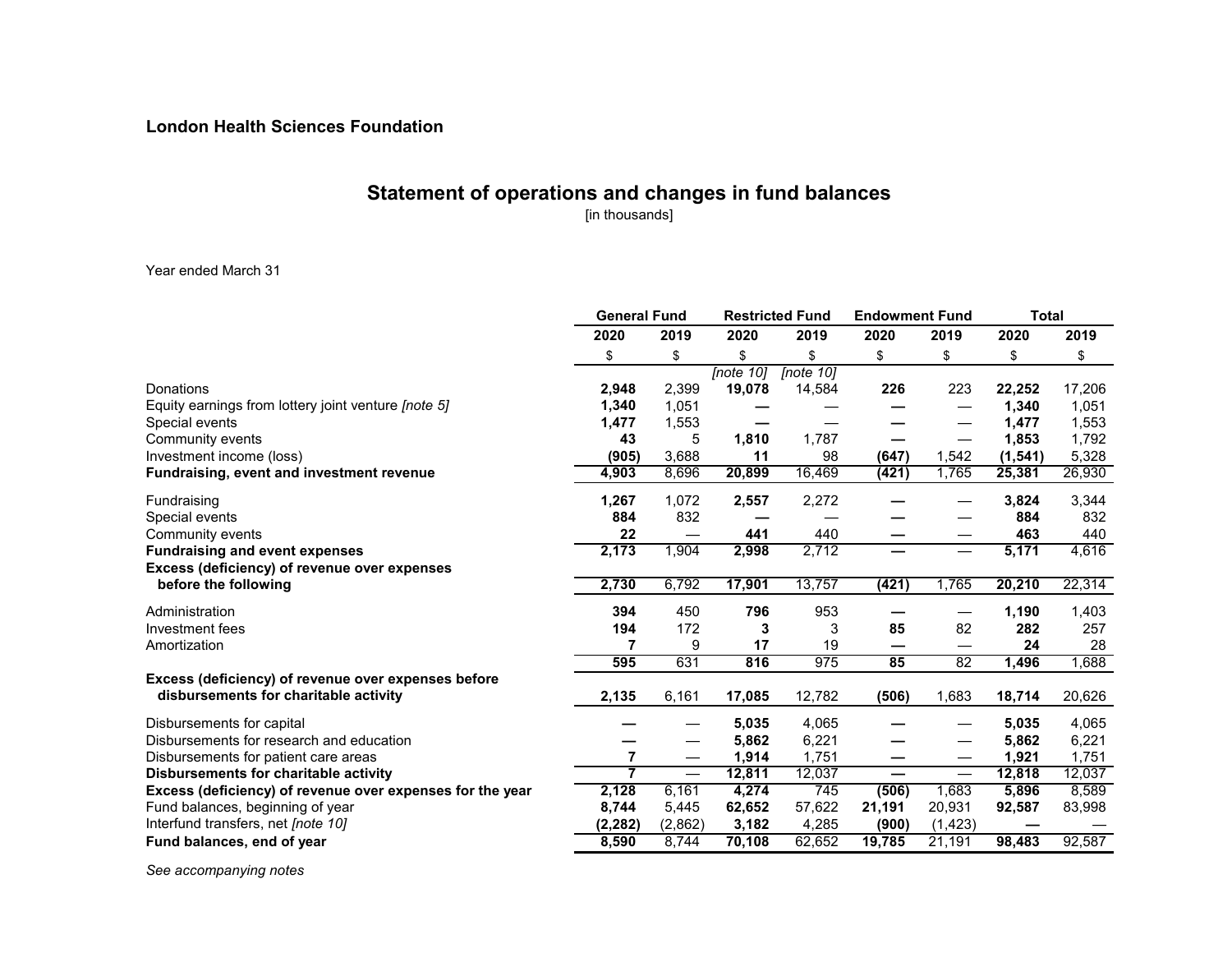### **Statement of cash flows**

[in thousands]

Year ended March 31

|                                                                    | 2020     | 2019    |
|--------------------------------------------------------------------|----------|---------|
|                                                                    | \$       | \$      |
| <b>Operating activities</b>                                        |          |         |
| Excess of revenue over expenses for the year                       | 5,896    | 8,589   |
| Add (deduct) items not affecting cash                              |          |         |
| Amortization                                                       | 24       | 28      |
| Unrealized loss (gain) on investments                              | 5,228    | (848)   |
|                                                                    | 11,148   | 7,769   |
| Changes in non-cash working capital balances related to operations |          |         |
| Decrease (increase) in accounts receivable                         | 70       | (91)    |
| Increase in other assets                                           | (102)    | (54)    |
| Increase in interest receivable on investments [note 4]            | (14)     | (41)    |
| Increase in accounts payable and accrued charges                   | 177      | 220     |
| Increase (decrease) in deferred revenue                            | (93)     | 38      |
| Cash provided by operating activities                              | 11,186   | 7,841   |
| <b>Investing activities</b>                                        |          |         |
| Cash invested                                                      | (5,000)  |         |
| Investment funds reinvested                                        | (3,217)  | (3,679) |
| Purchase of capital assets                                         | (54)     | (10)    |
| Cash used in investing activities                                  | (8, 271) | (3,689) |
| Net increase in cash during the year                               | 2,915    | 4,152   |
| Cash, beginning of year                                            | 19,502   | 15,350  |
| Cash, end of year                                                  | 22,417   | 19,502  |

*See accompanying notes*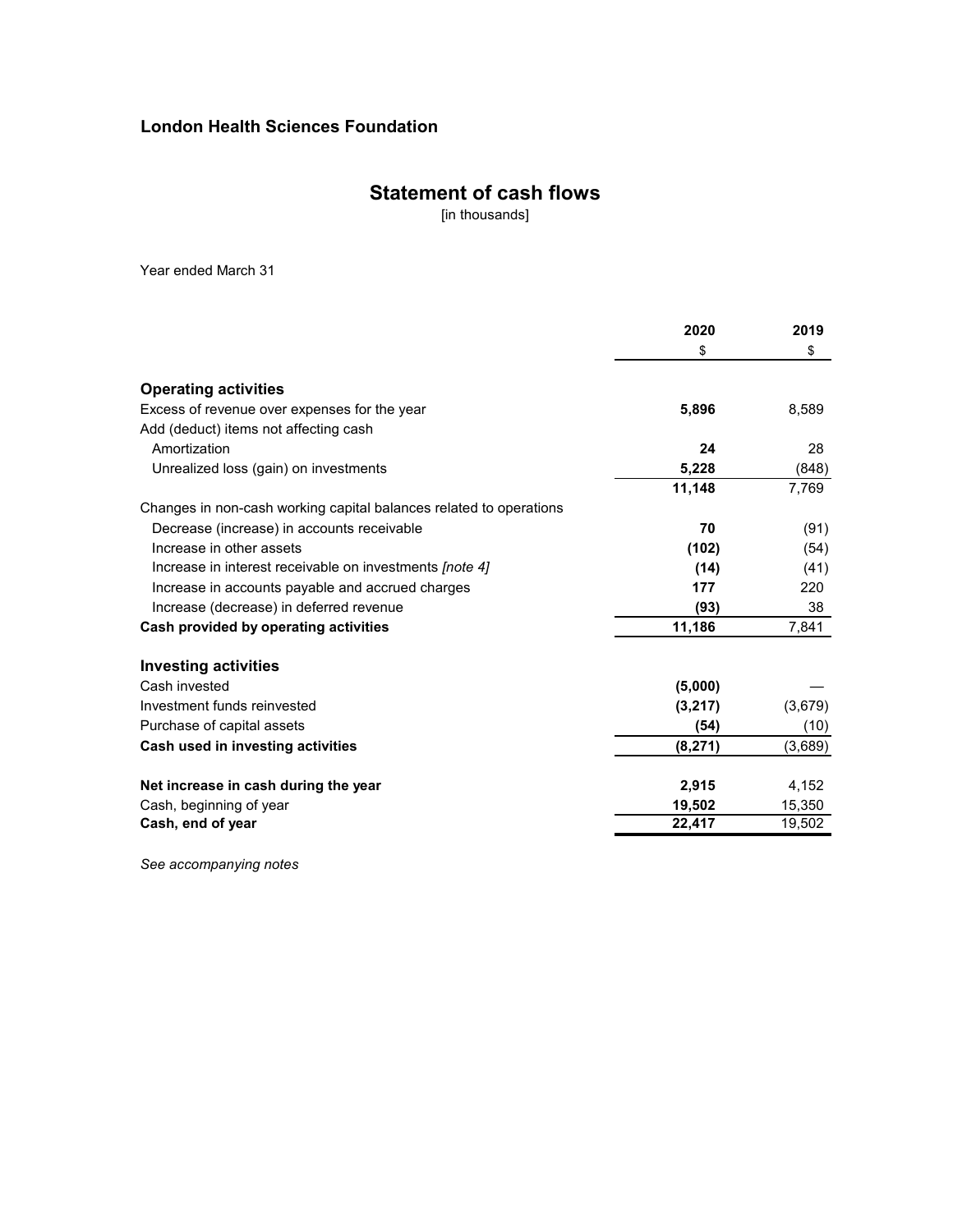### **Notes to financial statements**

[in thousands]

March 31, 2020

#### **1. Nature of the foundation**

London Health Sciences Foundation [the "Foundation"] is a public foundation incorporated without share capital under the laws of Ontario, is registered under the *Income Tax Act* (Canada) and, as such, is exempt from income taxes and able to issue donation receipts for income tax purposes. The Foundation raises money, stewards donations and builds relationships with the community, primarily in support of the patient care, teaching, research missions and other high priority needs as identified by the London Health Sciences Centre ["LHSC"].

#### **2. Summary of significant accounting policies**

The financial statements have been prepared in accordance with Part III of the *CPA Canada Handbook – Accounting*, "Accounting Standards for Not-for-Profit Organizations", which sets out generally accepted accounting principles for not-for-profit organizations in Canada ["GAAP"] and includes the significant accounting policies summarized below.

#### **[a] Fund accounting**

In order to ensure observance of the limitations and restrictions placed on the use of resources available to the Foundation, the accounts of the Foundation are maintained in accordance with the principles of fund accounting. Accordingly, resources are classified for accounting and reporting purposes into funds. These funds are held in accordance with the objectives specified by donors or in accordance with directives issued by the Board of Directors. Transfers between the funds are made when it is considered appropriate and authorized by the Board of Directors.

For financial reporting purposes, the accounts have been classified into the following funds:

[i] General Fund

The General Fund accounts for the Foundation's general fundraising and administrative activities. The General Fund reports unrestricted resources available for immediate purposes.

[ii] Restricted Fund

The Restricted Fund reports revenue that has a specific purpose as specified by the donor and the expenses incurred to raise these funds. It also reports the disbursements expended for these specific purposes. Amounts transferred into the Restricted Fund due to restrictions imposed by the Board of Directors are recognized as interfund transfers.

#### [iii] Endowment Fund

The Endowment Fund reports resources that are required to be maintained by the Foundation on a permanent basis.

#### **[b] Investments and investment income (loss)**

Investment income (loss), which consists of interest, dividends, income distributions from pooled funds and realized and unrealized gains and losses, is recorded in the statement of operations and changes in fund balances.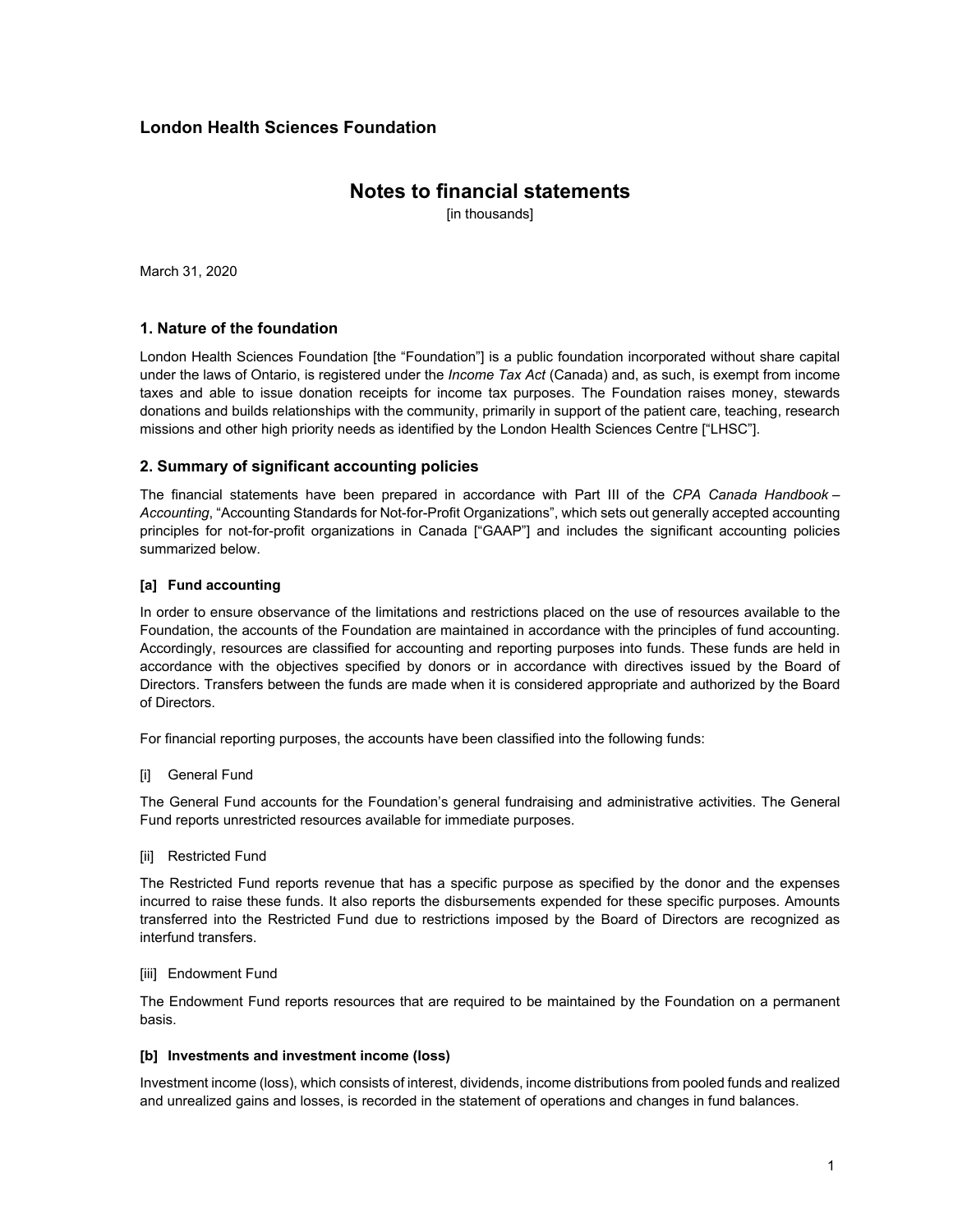### **Notes to financial statements**

[in thousands]

March 31, 2020

#### **[c] Revenue recognition**

All donations and bequests are recorded in the accounts when received or receivable if the amount to be received can be reasonably estimated and collection is reasonably assured. Life insurance policies that have named the Foundation as owner/beneficiary are recorded at the cash surrender value of the policy. The increase in cash surrender value from year to year is recorded as revenue in the appropriate fund.

#### **[d] Contributed materials and services**

Volunteers contribute many hours per year to assist the Foundation in carrying out its activities. Because of the difficulty in determining fair value, contributed services are not recognized in the financial statements. Contributed materials are also not recognized in the financial statements.

#### **[e] Capital assets**

Capital assets are recorded at acquisition cost less accumulated amortization. Contributed capital assets are recorded at fair value at the date of the contribution. Amortization is provided on a straight-line basis over the assets' estimated useful lives as follows:

| Office equipment       | 5 years       |
|------------------------|---------------|
| Computer equipment     | 3 years       |
| Donor walls            | 10 years      |
| Leasehold improvements | Term of lease |

#### **[f] Joint venture**

The Foundation has an interest in lottery fundraisers where there is joint control of lottery operations by the participating foundations. The Foundation follows the equity method of accounting for this joint venture. The investment in the lottery joint venture is initially recorded at cost, and the carrying value is adjusted thereafter to include the Foundation's share of earnings. Distributions of earnings from the joint venture reduce the carrying value of the investment.

#### **[g] Financial instruments**

The Foundation has elected to record all investments at fair value. Transactions are recorded on a trade date basis, and transaction costs are expensed as incurred.

Interest earned, interest accrued, gains and losses realized on disposal and unrealized gains and losses from market fluctuations are included in investment income (loss).

Other financial instruments, including accounts receivable, long-term annuity, cash surrender value of life insurance policies, accounts payable and accrued charges and obligations under capital lease are measured at amortized cost using the effective interest rate method, net of any provisions for impairment.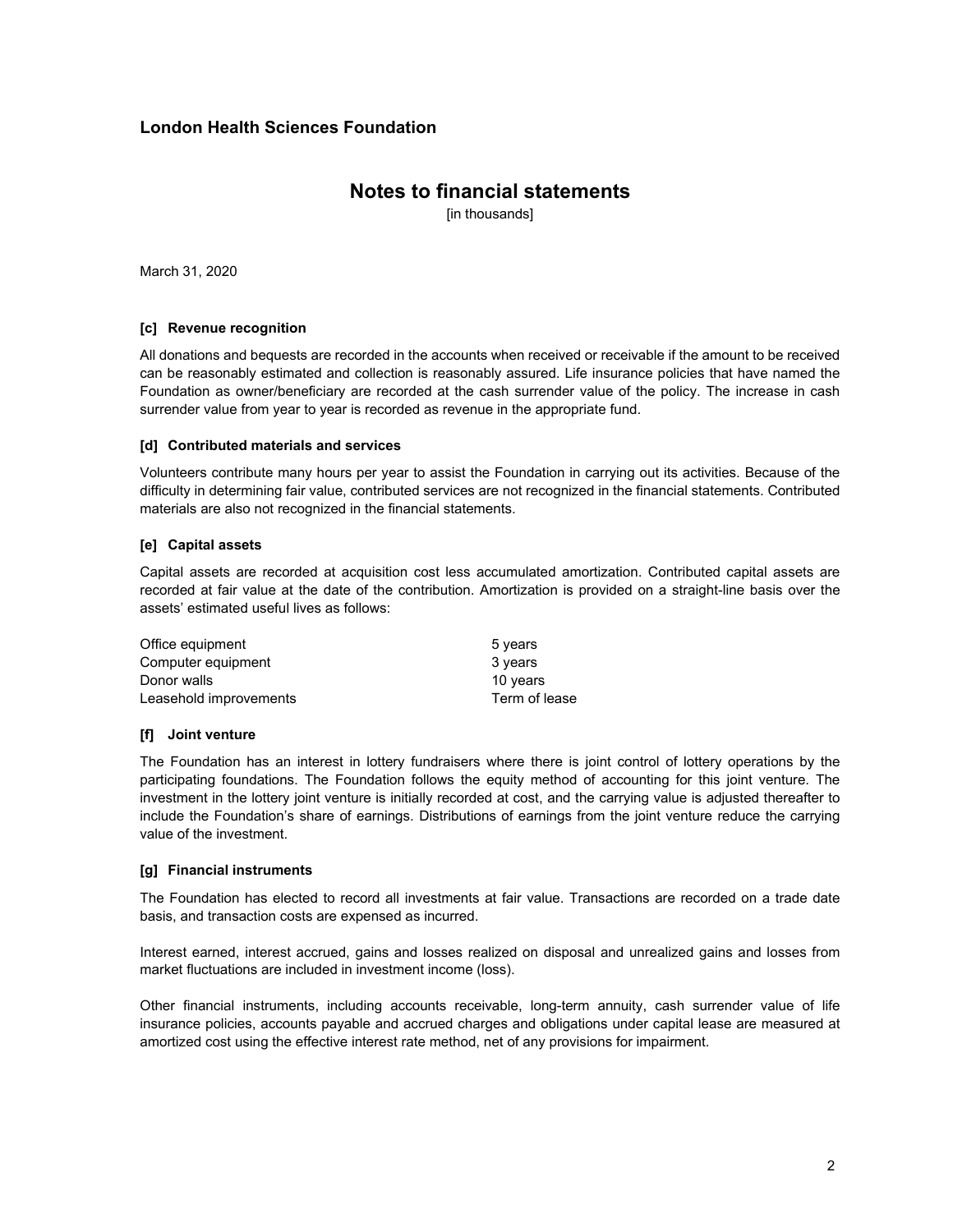### **Notes to financial statements**

[in thousands]

March 31, 2020

#### *Determination of fair value*

The fair value of a financial instrument is the amount of consideration that would be agreed upon in an arm's length transaction between knowledgeable, willing parties who are under no compulsion to act. The fair value of a financial instrument on initial recognition is the transaction price, which is the fair value of the consideration given or received. Subsequent to initial recognition, the fair values of financial instruments that are quoted in active markets are based on the latest closing price. When independent prices are not available, fair values are determined by using valuation techniques that refer to observable market data.

#### **[h] Administrative charge**

An administrative charge is levied on restricted and endowed donations to sustain the operations of the Foundation *[note 10]*.

#### **[i] Use of estimates**

The preparation of financial statements in accordance with GAAP requires management to make certain estimates based on management's judgments. These estimates affect the reported amounts of assets and liabilities as at the date of the financial statements and the reported amounts of revenue and expenses during the reporting period. Actual results may differ from those estimates.

#### **[j] Allocation of expenses**

The costs of each function include the costs of personnel and other expenses that are directly related to the function. General support and other similar costs are not allocated and are included in administration expenses on the statement of operations and changes in fund balances.

#### **[k] Employee future benefits**

Defined contribution plan accounting is applied to the multi-employer defined benefit plan, whereby contributions are expensed on an accrual basis, as the Foundation has insufficient information to apply defined benefit accounting.

#### **3. Letter of credit**

During the year, the Foundation issued a letter of credit for \$2,715 to the Minister of Finance that relates to the fiscal 2021 Spring Dream Lottery. This letter of credit expires on November 2, 2020. The Foundation is indemnified by the other two participating foundations on the same percentage basis as their net proceeds entitlement for fiscal 2020 *[note 5]*. The lottery joint venture has pledged its cash balance as collateral against this letter of credit.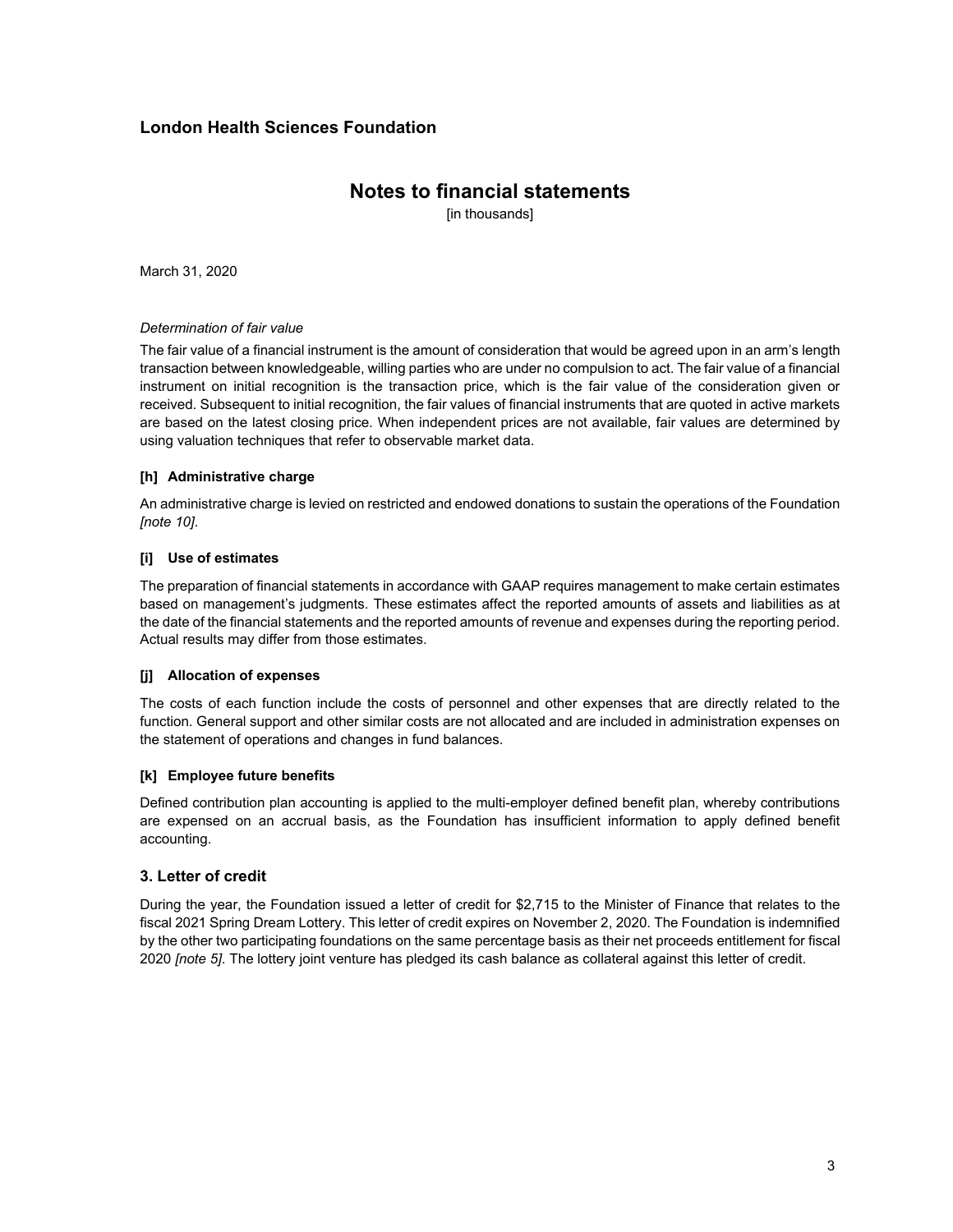### **Notes to financial statements**

[in thousands]

March 31, 2020

#### **4. Investments and financial instruments**

#### **[a] Investments**

Details of the fair values of investments are as follows:

|                               | 2020   | 2019   |
|-------------------------------|--------|--------|
|                               | \$     | \$     |
| Money market & treasury bills | 8,282  | 7,027  |
| Government bonds              | 14,382 | 13,193 |
| Corporate bonds               | 15,577 | 14,931 |
| Canadian equities             | 15,685 | 17,210 |
| US equities                   | 17,023 | 17,277 |
| International equities        | 5,126  | 3,434  |
|                               | 76.075 | 73.072 |

The Foundation recognized \$1,472 of interest income during the year [2019 – \$1,253]. The fair value of investments includes interest receivable of \$208 [2019 – \$194].

Bonds bear interest at varying rates between 0.75% and 6.47%. The bonds mature at varying dates between May 5, 2020 and December 1, 2051.

#### **[b] Financial instruments**

The Foundation is subject to certain financial risks through transactions in financial instruments. The following provides information in assessing the Foundation's exposure to those risks. To manage these risks, the Foundation has established a target mix of investment types and currencies intended to achieve optimal return within reasonable risk tolerances.

#### *Currency risk*

Currency risk is the risk that the fair value or future cash flows of a financial instrument will fluctuate because of changes in foreign exchange rates. The Foundation is exposed to currency risk as certain investments held at year-end are denominated in foreign currencies. Approximately 30% [2019 – 30%] of its investment portfolio is denominated in United States dollars.

#### *Interest rate risk*

Interest rate risk is the risk that the fair value or future cash flows of a financial instrument will fluctuate because of changes in market interest rates. The Foundation is exposed to interest rate risk on its fixed and floating interest rate financial instruments, including its Government of Canada corporate bonds and treasury bills.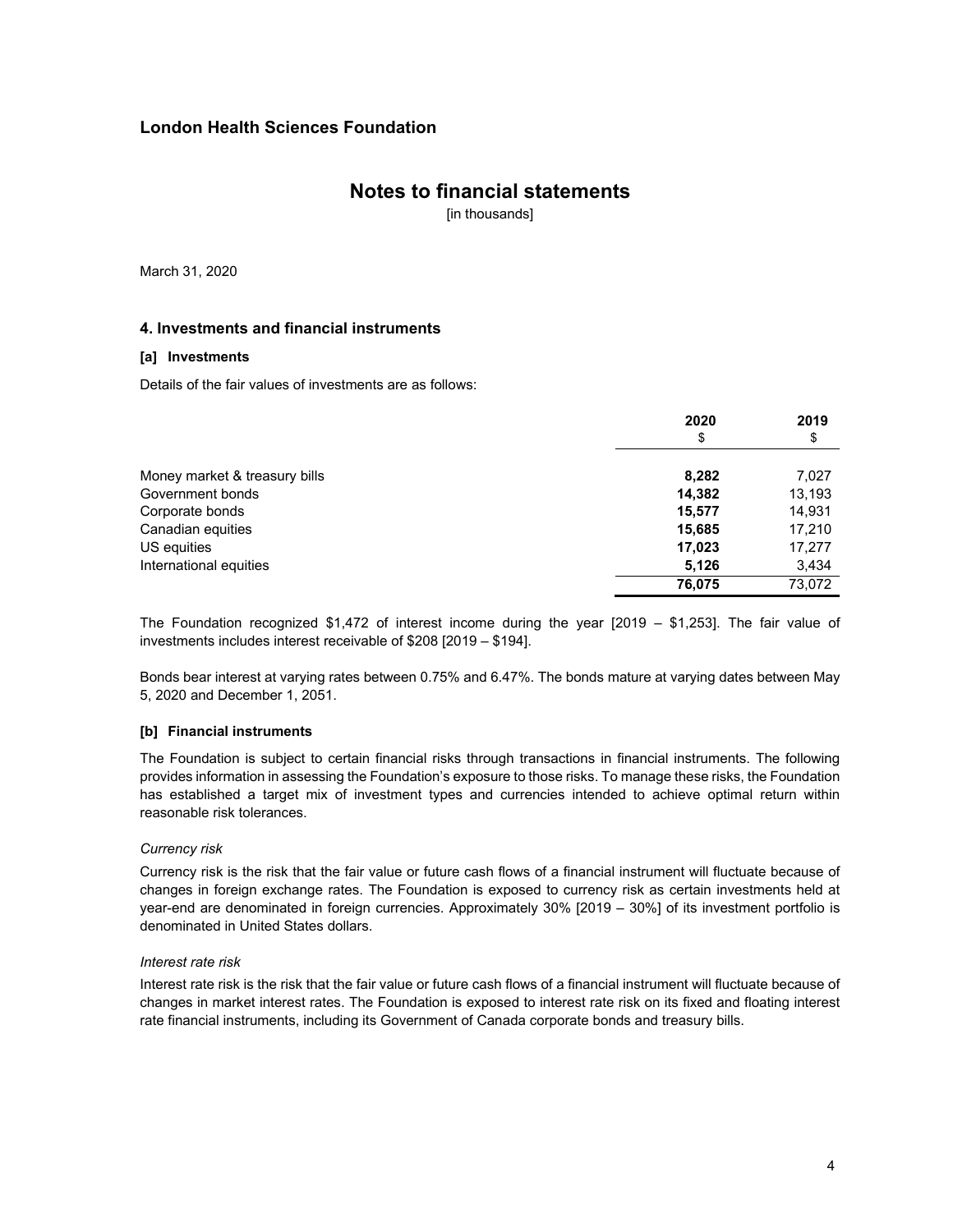### **Notes to financial statements**

[in thousands]

March 31, 2020

*Market price risk*

Market price risk is the risk that the fair value or future cash flows of a financial instrument will fluctuate because of changes in market prices [other than those arising from interest rate risk or currency risk]. The Foundation is exposed to market risk on its investment portfolio.

#### **5. Lottery joint venture activities**

In fiscal 2013, the Foundation entered into a joint venture agreement with St. Joseph's Health Care Foundation and the Children's Health Foundation [the "Venturers"] relating to future Dream lotteries, whereby the Venturers have contractually shared power to determine the strategic operating, investing and financing activities of the joint venture. The Foundation has made an accounting policy choice to account for its one-third interest in the joint venture, which has a January 31 year-end, using the equity method.

The Foundation's one-third share of the joint venture's assets, liabilities, operations and cash flows as at and for the year ended January 31 are as follows:

|                                                                                           | 2020           | 2019<br>\$     |
|-------------------------------------------------------------------------------------------|----------------|----------------|
| Foundation's share of total assets<br>Foundation's share of total liabilities             | 1,597<br>1,597 | 1,377<br>1,377 |
| Foundation's share of net assets                                                          |                |                |
|                                                                                           | 2020           | 2019<br>\$     |
| Foundation's share of current year revenue<br>Foundation's share of current year expenses | 3,673<br>2,333 | 3,362<br>2,311 |
| Foundation's share of excess of revenue over expenses                                     | 1.340          | 1.051          |

The Foundation's share of cash provided by (used in) operating activities of the joint venture was \$261  $[2019 - (\$85)].$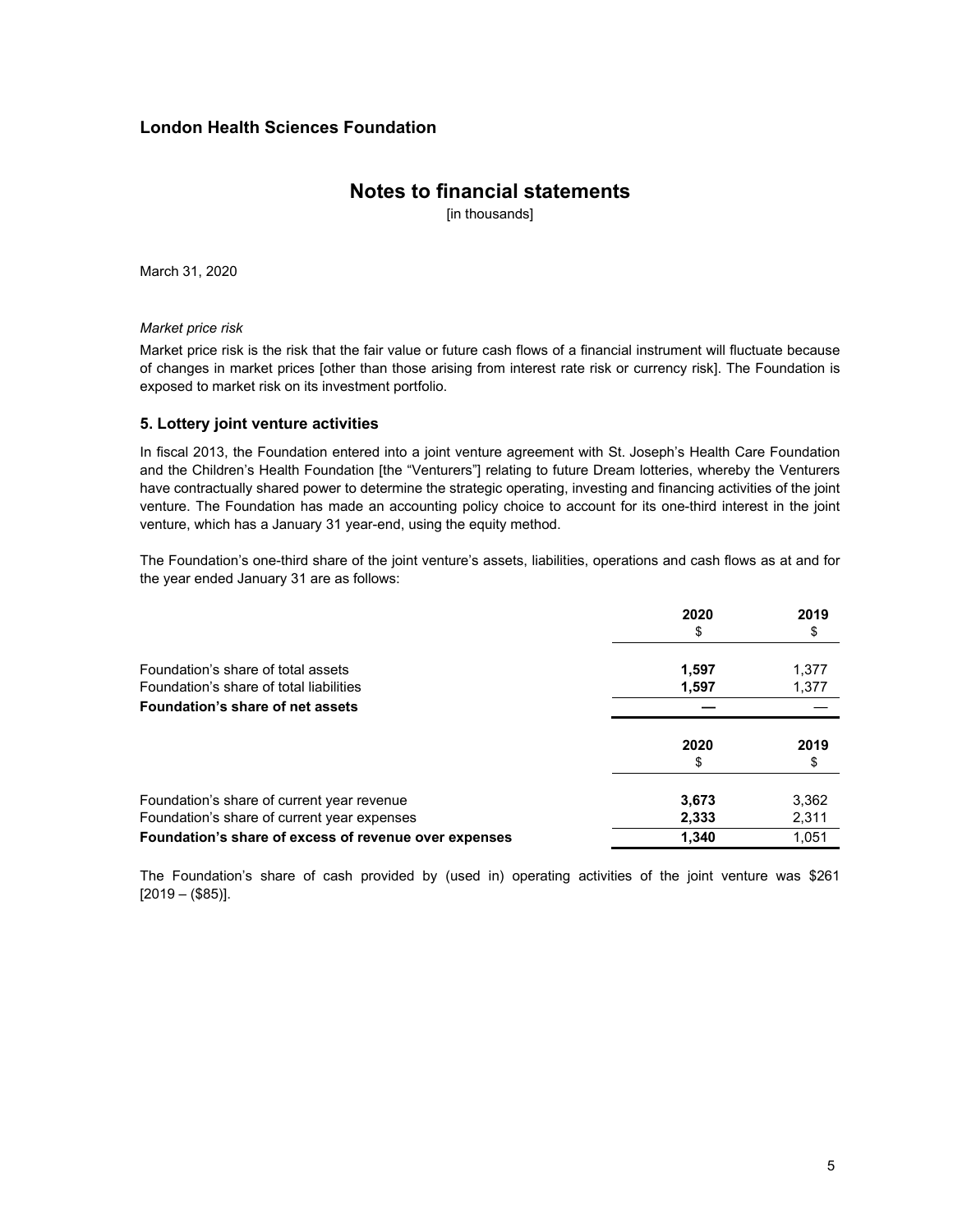### **Notes to financial statements**

[in thousands]

March 31, 2020

#### **6. Capital assets**

Details of capital assets are as follows:

|                        |      | 2020                               |                          |
|------------------------|------|------------------------------------|--------------------------|
|                        | Cost | <b>Accumulated</b><br>amortization | <b>Net book</b><br>value |
|                        | \$   | \$                                 | \$                       |
| Office equipment       | 246  | 235                                | 11                       |
| Computer equipment     | 487  | 454                                | 33                       |
| Donor walls            | 125  | 93                                 | 32                       |
| Leasehold improvements | 54   | 54                                 |                          |
|                        | 912  | 836                                | 76                       |
|                        |      | 2019                               |                          |
|                        | Cost | <b>Accumulated</b><br>amortization | Net book<br>value        |

| Office equipment       | 242 | 233 |    |
|------------------------|-----|-----|----|
| Computer equipment     | 456 | 439 |    |
| Donor walls            | 107 | 87  | 20 |
| Leasehold improvements | 54  | 54  |    |
|                        | 859 | 813 | 46 |

The above capital assets include assets under capital lease of \$234 [2019 – \$202] at cost, with accumulated amortization of \$202 [2019 – \$190].

#### **7. Other assets**

Details of other assets are as follows:

|                                                 | 2020<br>S | 2019<br>S |
|-------------------------------------------------|-----------|-----------|
| Prepaid expenses                                | 266       | 168       |
| Cash surrender value of life insurance policies | 354       | 350       |
|                                                 | 620       | 518       |

The life insurance policies were donated to the Foundation, at which time the Foundation became the owner and beneficiary of the policies. These policies have a death benefit of \$4,235 [2019 – \$4,633].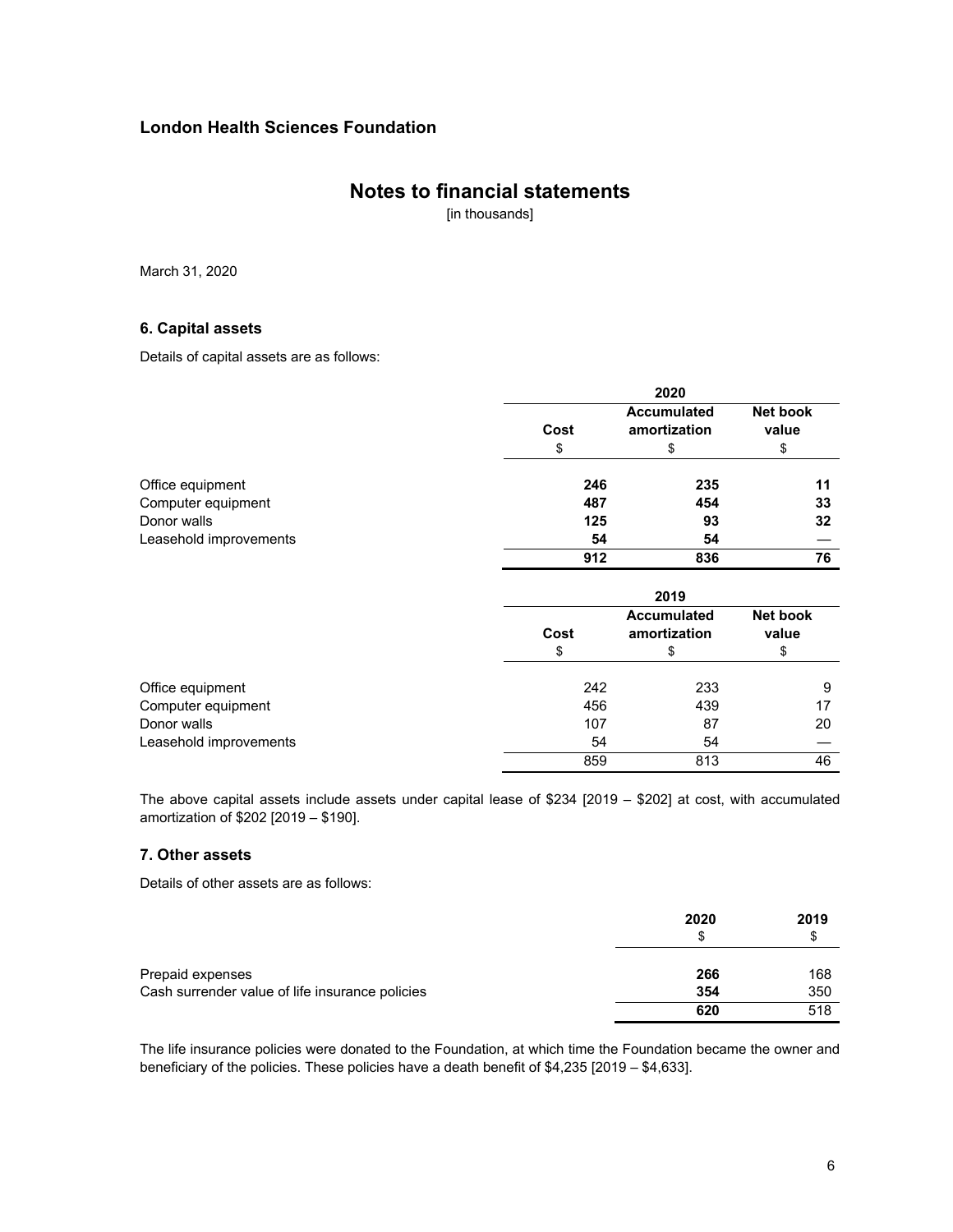### **Notes to financial statements**

[in thousands]

March 31, 2020

#### **8. Related party transactions**

LHSC provides administrative support and payroll processing to the Foundation. This in-kind support has not been recorded in the financial statements of the Foundation. The net assets and results of operations of the Foundation are not included in LHSC's financial statements.

As at March 31, 2020, the Foundation had an amount payable to LHSC of \$1,102 [2019 – \$1,087]. Invoices are due upon receipt, and interest may be applied on past due accounts at a rate of 1.5% per month.

#### **9. Healthcare of Ontario Pension Plan**

Substantially all administrative employees of the Foundation are members of the Healthcare of Ontario Pension Plan ["HOOPP"]. HOOPP is a multi-employer defined benefit pension plan. Employer contributions made to HOOPP during the year amounted to \$297 [2019 – \$294]. These amounts are included in payroll expenses in the statement of operations and changes in fund balances.

The most recent actuarial valuation for financial reporting purposes completed by the HOOPP as at December 31, 2019 disclosed net assets available for benefits of \$94,102,000 [December 31, 2018− \$79,019,000] with pension obligations of \$73,547,000 [December 31, 2018 − \$65,128,000], resulting in a surplus of \$20,555,000 [December 31, 2018 − \$13,891,000]. As at December 31, 2019, HOOPP was fully funded.

#### **10. Restricted Fund**

The Restricted Fund consists of both internally and externally restricted funds. Internally restricted funds represent donations that have been restricted for a specific purpose by the Board of Directors. Externally restricted funds represent donations whereby the donor has made a specific direction on the use of these funds.

|                              | 2020<br>\$ | 2019<br>\$ |
|------------------------------|------------|------------|
| Internally restricted        | 1,564      | 1,629      |
| <b>Externally restricted</b> | 68,544     | 61,023     |
|                              | 70,108     | 62,652     |

Externally restricted funds are primarily restricted for capital, research and education activities.

During the year ended March 31, 2020, the Board of Directors approved a transfer from the General Fund to the Restricted Fund of \$2,282 [2019 – \$2,862]. This transfer is net of an administrative charge to sustain the operations of the Foundation of \$1,568 [2019 – \$1,043] charged on restricted funds *[note 2[h]].*

In accordance with the Disbursement Policy of the Foundation, and as approved by the Board of Directors, a portion of the investment revenue earned on the Endowment Fund is transferred to the Restricted and General Funds to be available to spend in accordance with the restricted purpose of the endowed fund as well as to cover administrative costs of managing the endowed funds.

#### **11. Subsequent events**

Shortly prior to year-end, the outbreak of the Coronavirus disease ("COVID-19") has resulted in governments worldwide enacting emergency measures to combat the spread of the virus. These measures, which include the implementation of travel bans, self-imposed quarantine periods and social distancing, have caused material